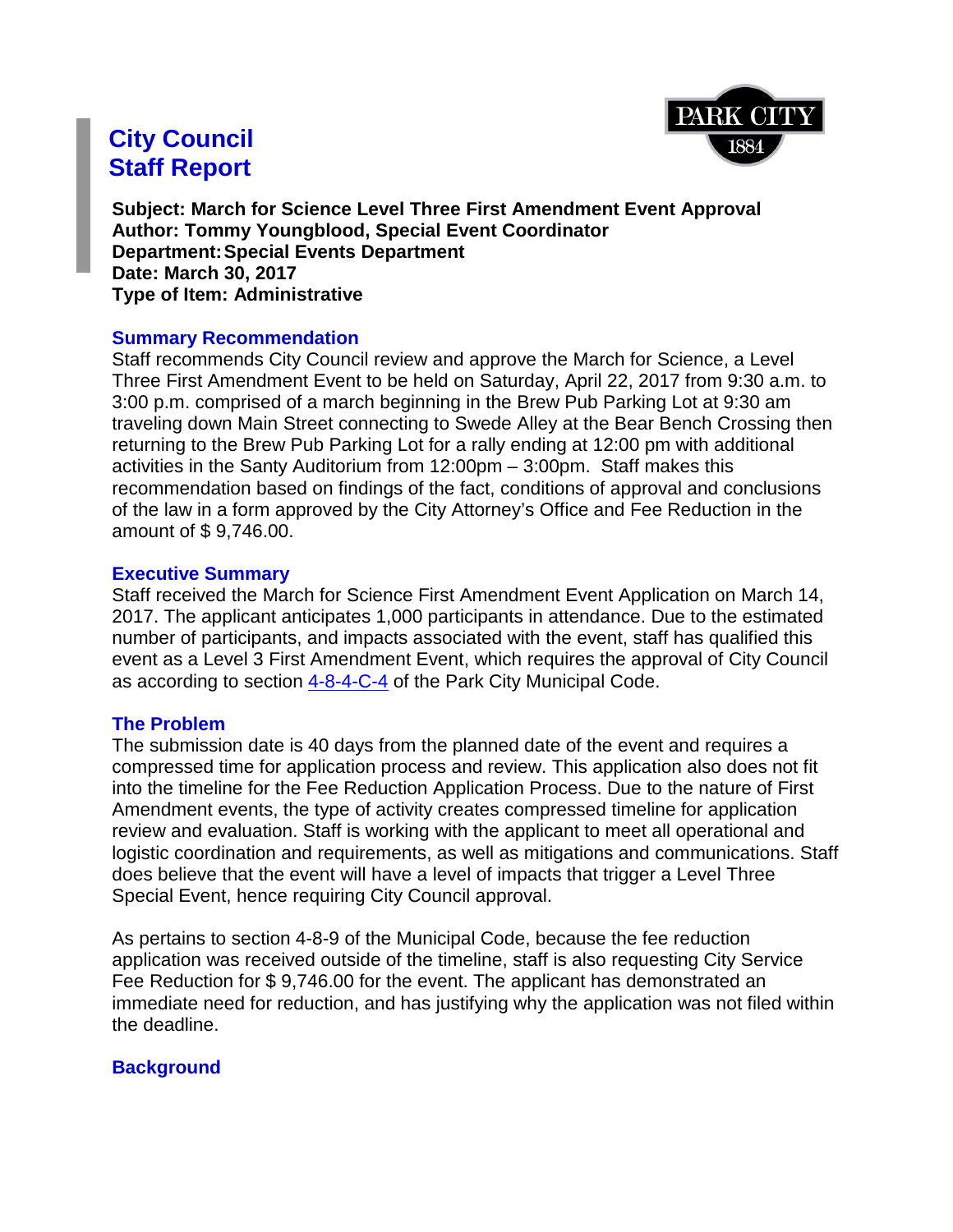- Staff received a First Amendment Event Application on March 14, 2017 for the March for Science from Josh Hobson with the Park City March for Science (Exhibit A)
- According to information provided by the applicant: The March for Science champions robustly funded and publicly communicated science as a pillar of human freedom and prosperity. The group unites as a diverse, nonpartisan group to call for science that upholds the common good and for political leaders and policy makers to enact evidence based policies in the public interest.
- There are several goals for the Park City March for Science including:
	- o To stand with and show public support to the scientific community,
	- o Give local scientists and science educators an open platform to interact with the public, and
	- o Engage and inspire children and families to showcase how thoroughly scientific advancement benefits our daily lives.
- The event is scheduled for March 22, 2017. The ski resorts' scheduled closing date is April 16, weather and conditions permitting.
- Staff has been working with the applicant, Josh Hobson with the Park City March for Science, regarding logistics, safety and security for the event. The applicant continues to coordinate and work with staff to ensure all mitigations and requirements are met.
- Staff anticipates an estimate of 1,000 people will be in attendance for the March for Science. The organizer continues to monitor their social media feedback to update Staff on crowd estimates to insure proper mitigations of impacts.
- Impacts associated with the event include a rolling road closure, parking removal, and transportation planning, and City Facility use.
- The march portion of the event will begin and end at the Brew Pub Parking Lot (Exhibit B), a post-march rally activities are being planned for the Santy Auditorium. The overall event has been planned along the following timeline:
	- o 6:00am 8:30am : Setup in Brewpub Lot
	- o 8:30am 9:00am : Attendees arrive
	- o 9:30am: March begins at Brew Pub Lot, travels down Main Street to the Bear Bench, marchers will use the Bear Bench crossing to Swede Alley then travel south from the crossing to return to the Brew Pub Lot.
	- o 10:00am 12:00 pm: March ends and rally begins at Brew Pub Lot comprised of three 10-minute speeches by renowned scientists and one 3-minute speech by a Park City High School student
	- o 12:00pm: Rally at Brew Pub Lot ends
	- o 12:00 pm 1:30pm: Tear down of Brew Pub set-up and lot reopens
	- o 12:00 pm 3:00pm: Post rally activities planned for the Santy Auditorium
		- A three hour program scheduled to include a 20-minute presentation followed by 5 – 6 speakers with a 5 minute question and answer period after each.
- Parking will be removed from the Brew Pub Lot on Saturday, April 22, 2017 from 6 a.m. to 1 p.m. for set-up and post March rally. The lot will be noticed for parking removal during the above stated times on Friday evening, April 21, 2017.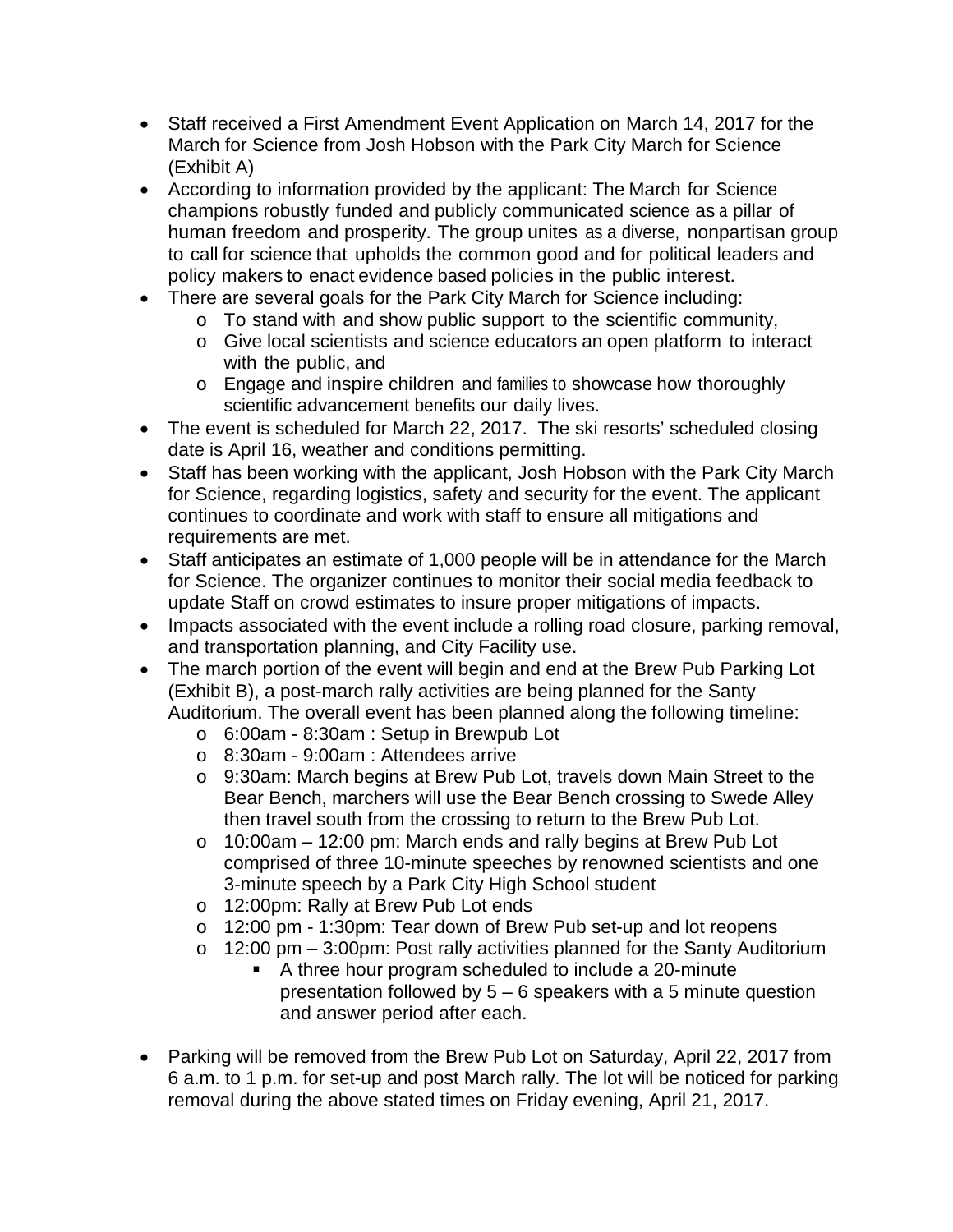- 20 parking spaces will be removed from Swede Alley across from the Transit Center to facilitate the march as it travels from the Bear Bench crossing to Swede Alley.
- No parking is being required to be removed from Main Street for this activity.
- Staff will coordinate with the applicant to find auxiliary parking areas for attendees outside of the Old Town/Main Street core. The Applicant has agreed to work in coordination with the City to ensure adequate off-site parking, currently slated for the Park City High School Lot, and traffic circulation in the vicinity of the event.
- The applicant is communicating that the event will be held rain or shine and there are no alternate dates requested for weather contingencies
- The applicant will encourage participants in the event to carpool, walk and take transit to the event.
	- o Depending on the size of the event, there may be temporary closures of Swede Alley associated with the event in order to ensure the safety of the public.
	- o Staff will coordinate with the applicant to ensure that if transit operations are modified, they have the ability to stay on schedule and continue to have access to routes during this time.
- Staff has been working to coordinate communications for this event through the Special Events and Community Engagement Departments. Staff is working to coordinating outreach to HPCA, Main Street Businesses, Chamber, Resorts, County and SEAC. Staff will require the applicant to utilize local media outlets including KPCW and HPCA for community mitigation information, as well as, using City Social Media and website to communicate information. Staff is working to consider utilizing the PC Alerts Text Mass Emergency Notification System for up to date information regarding this event.
- Like the Women's March, this is a satellite event to a larger march in Washington, D.C. On April 22, there are four other March for Science events planned for the state of Utah in the following cities: Salt Lake City, Logan, St. George and Moab. Each event is locally planned and not affiliated with the applicant for the Park City event.

# **Analysis**

Staff finds the March for Science, First Amendment Event Permit is an activity conducted for the purpose of expressing political, social, religious or other views protected by the First Amendment of the United States Constitution and Article 1, Section 15 of the United States Constitution, including speechmaking, marching, demonstrating and debating public issues:

- 1) On City property;
- 2) Necessitating a rolling street closure; and
- 3) Creating impacts on services and transportation arising from the size of the event.

# **Fee Reductions**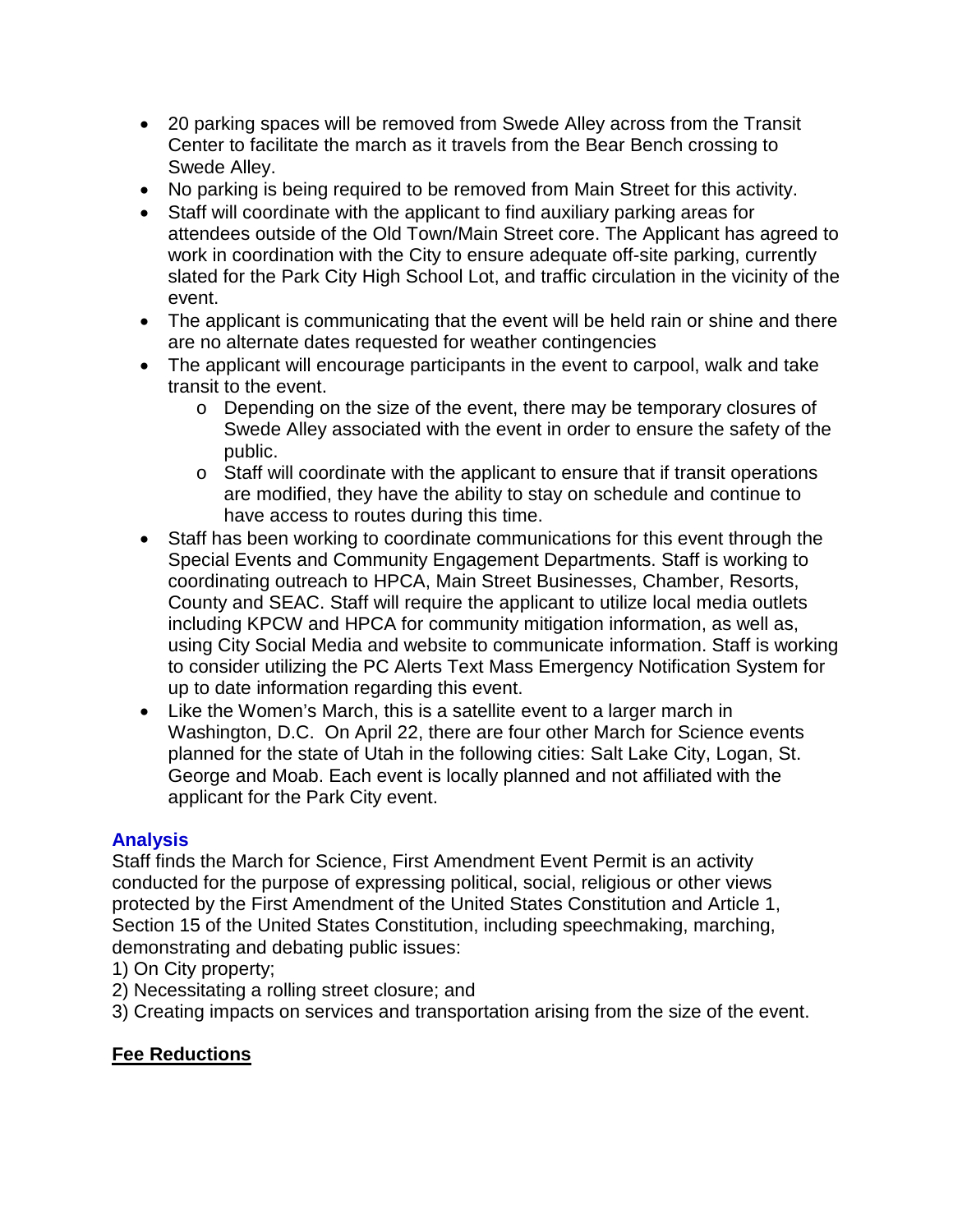The timing of this event does not allow it to be included into the Fee Reduction Process, which calls for fee reduction applications for events occurring January 1 – June 30<sup>th</sup> be submitted by October 1<sup>st</sup> of the previous year.

The applicant has obtained the following insurance for the event and is not requesting a waiver of these requirements:

- \$2,000,000 per occurrence /\$4,000,000 aggregate
- Proof of Workers Comp. \$500,000

Auto Liability not required. There are no vehicles associated with this event as per the description of the event.

Title [4-8-8 \(D\)](https://parkcity.municipalcodeonline.com/book?type=ordinances#name=4-8-8_Fees_To_Be_Assessed;_Exceptions) of the Park City Municipal Code allows for the following fee assessment exception for First Amendments Events:

**EXCEPTIONS**: Specified Fees do not apply to an application for a First Amendment Event permit if the Applicant demonstrates, by sufficient evidence, that the imposition of Fees would create a financial hardship on the Applicant or would have a detrimental effect on services provided to the public.

Based on a statement of hardship from the applicant (Exhibit D), the applicant of the event is requesting a full fee reduction for required City Services in the amount of \$ 9,746.00

| <b>Estimated City Services</b>                                                              |                    |
|---------------------------------------------------------------------------------------------|--------------------|
| Removal of parking on<br>Swede Alley 20 spaces -                                            | \$320.00           |
| \$16 per space<br><b>Brew Pub Parking Lot Fee</b><br>51 spaces - \$16 per space             | \$816.00           |
| <b>Santy Auditorium Rental</b><br>Fee                                                       | No Fee<br>Required |
| <b>Building Permit Fee</b>                                                                  | \$300.00           |
| <b>Police Officer Fee</b><br>16 officers @ \$75 per hour<br>4 hour each (64 Total<br>hours) | \$8,310.00         |
| <b>Total City Fees</b>                                                                      | \$9,746.00         |

Staff recommends the event approval and fee reduction as the applicant has been working with Staff to meet the requirements of the Municipal Code Title 4, Chapter 8, in accordance with the attached findings in Exhibit C.

# **Department Review**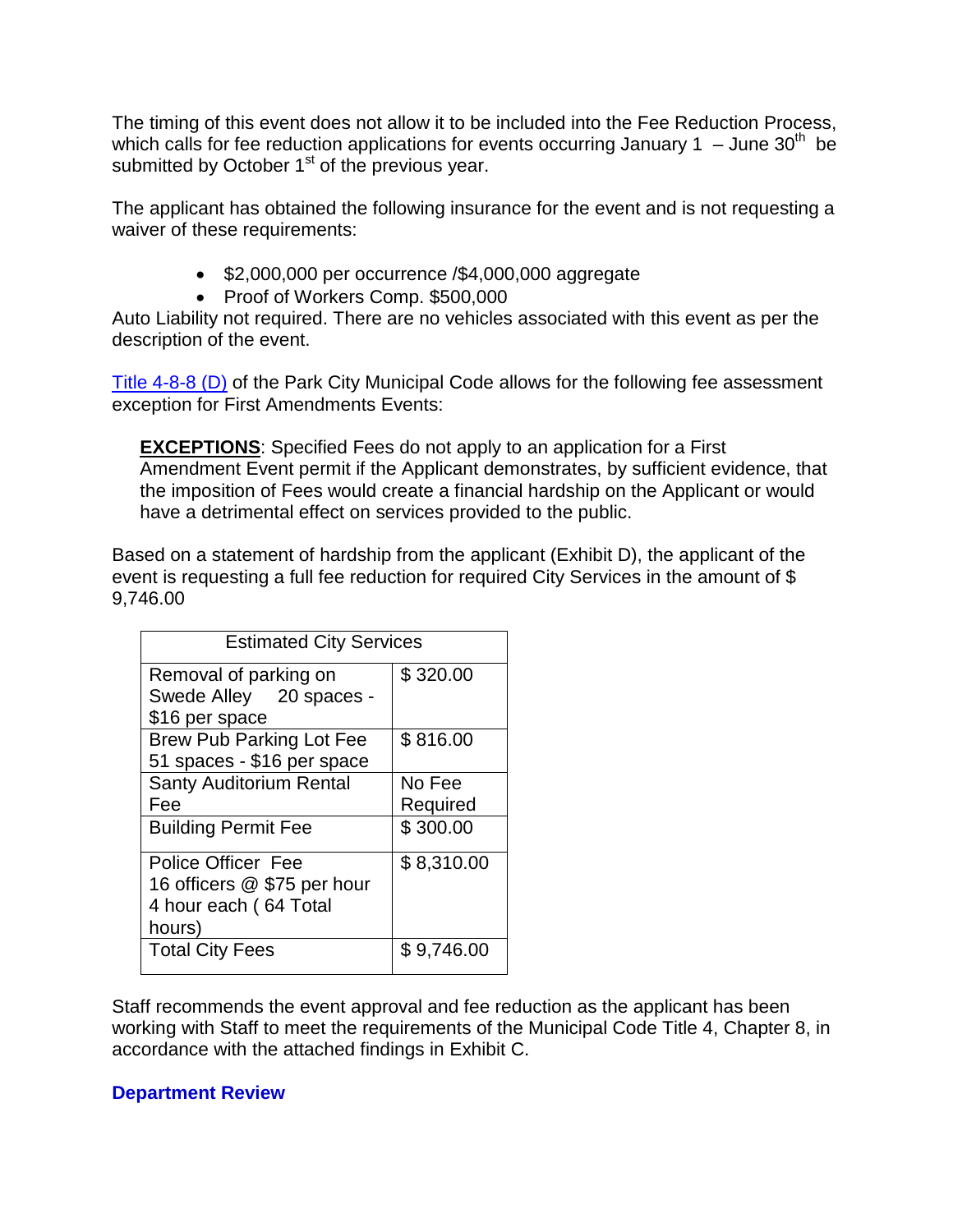Due to the timeline to execute this report, Special Events, Public Safety and Economic Development Departments, Legal and Executive have reviewed this report.

Due to the timeline to execute this report, Budget, Building, Transportation Planning Public Works Departments have not reviewed this report, though they have been and will continue to be involved with coordination regarding this event.

# **Funding Source**

A waiver of the related city fees is requested by the applicant. If granted the funds would be transferred to the relevant departments from the city's General Fund.

# **Alternatives for City Council to Consider**

**1. Recommended Alternative:** This is staff's recommendation. Staff recommends City Council review and approve the Level Three First Amendment Special Event permit for the March for Science to be held on Saturday, April 22, 2017 from 6:00 a.m. to 3:00 p.m., based on findings of the fact, conditions of approval and conclusions of the law in a form approved by the City Attorney's Office. Additionally staff recommends that Council approve Fee Reduction in the amount of \$ 9,746.00 for the event.

# **Pros**

- 1. The event promotes First Amendment Rights of free speech promoting an informed and active community participation in governance
- 2. The march route supports Council goals of reducing the negative impacts of the these types of events by allowing Heber Ave. and the lower portion of Swede Alley to remain open to Transit and normal vehicular Traffic.

# **Cons**

1. The request for fee reduction shifts most of the operational costs for the event from the applicant to the General Fund

# **2. Modify Alternative:**

City Council could modify the approval of the March for Science to be held on Saturday, April 22, 2017. Staff would need specific feedback on proposed findings and/or event changes on how to proceed with the event.

# **3. Denial Alternative:**

City Council could deny the approval of the March for Science to be held on Saturday, April 22, 2017. Staff would need specific feedback regarding how to proceed with the event.

# **Pros**

1. There would be no use of city funds for this activity

# **Cons**

2. The event would not take place as planned by the applicant